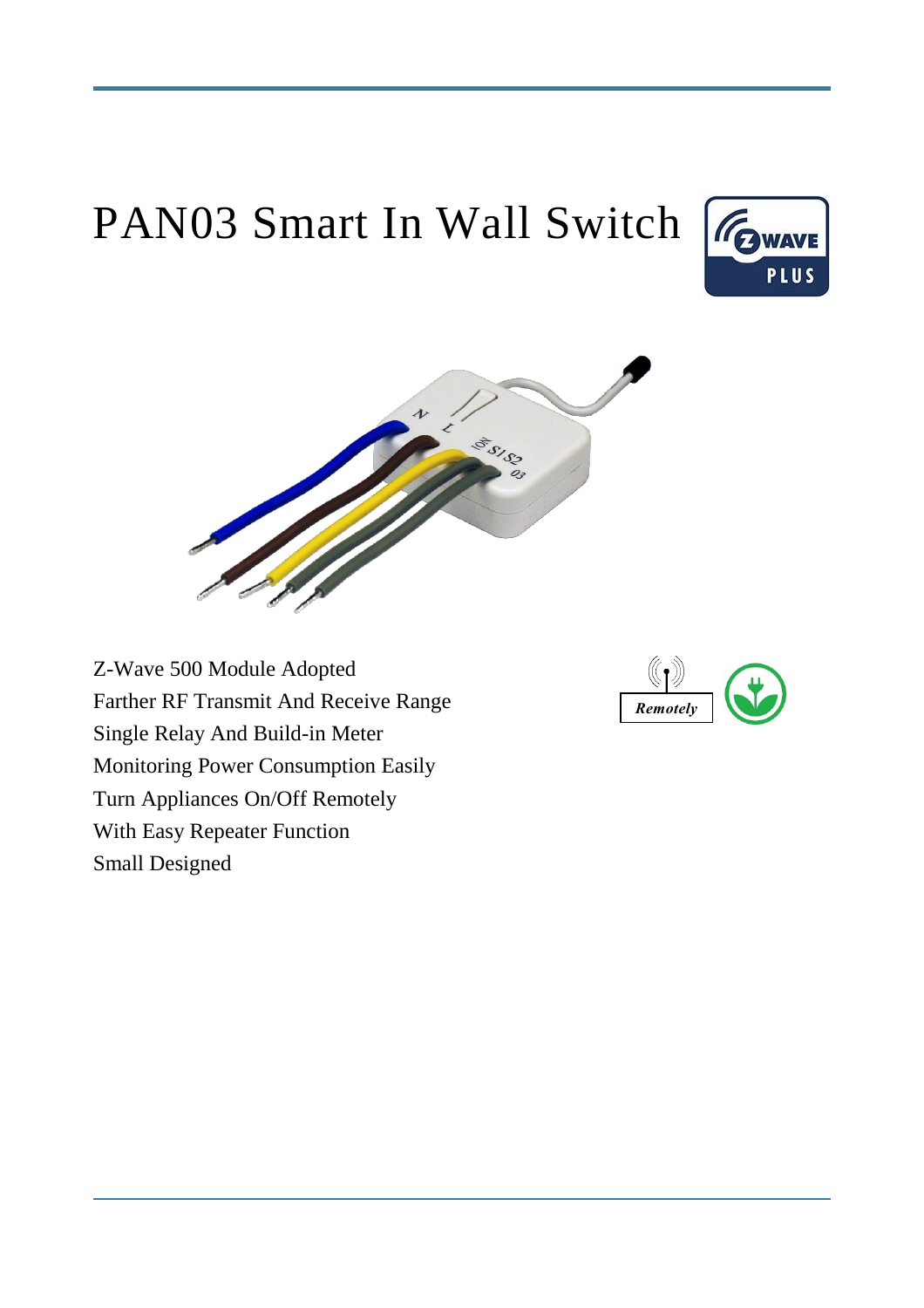

#### SUMMARY

# **Introduction**

PAN03 is a small, innovative and good performance smart In Wall Switch. The built-in power meter can let you monitor the power consumption of your electric appliances. PAN03 is also a well-designed and remotely intelligent device. You can easily know the states of your home appliances like lamps or fans. And no need to worry about if they are not turned off. You can switch the lamp off or turn the oven off when you are in office or even go on a vacation.

The PAN03 smart switch can work as a repeater in Z-Wave network. It can extend the Z-Wave network range. And no need to do any configuration, just plug it in the socket.

The PAN03 bring a convenient and intelligent life to you.

## **Goals**

Philio committed on creating the home automation product which is innovative, reliable price, and also the beautiful appearance. We believe that people not only need a products to use, but also a smart and elegance thing to satisfy the desire on beauty things. That's why we made every products a family look and reduce the size. It can fit your home decoration easily and feel no unexpected.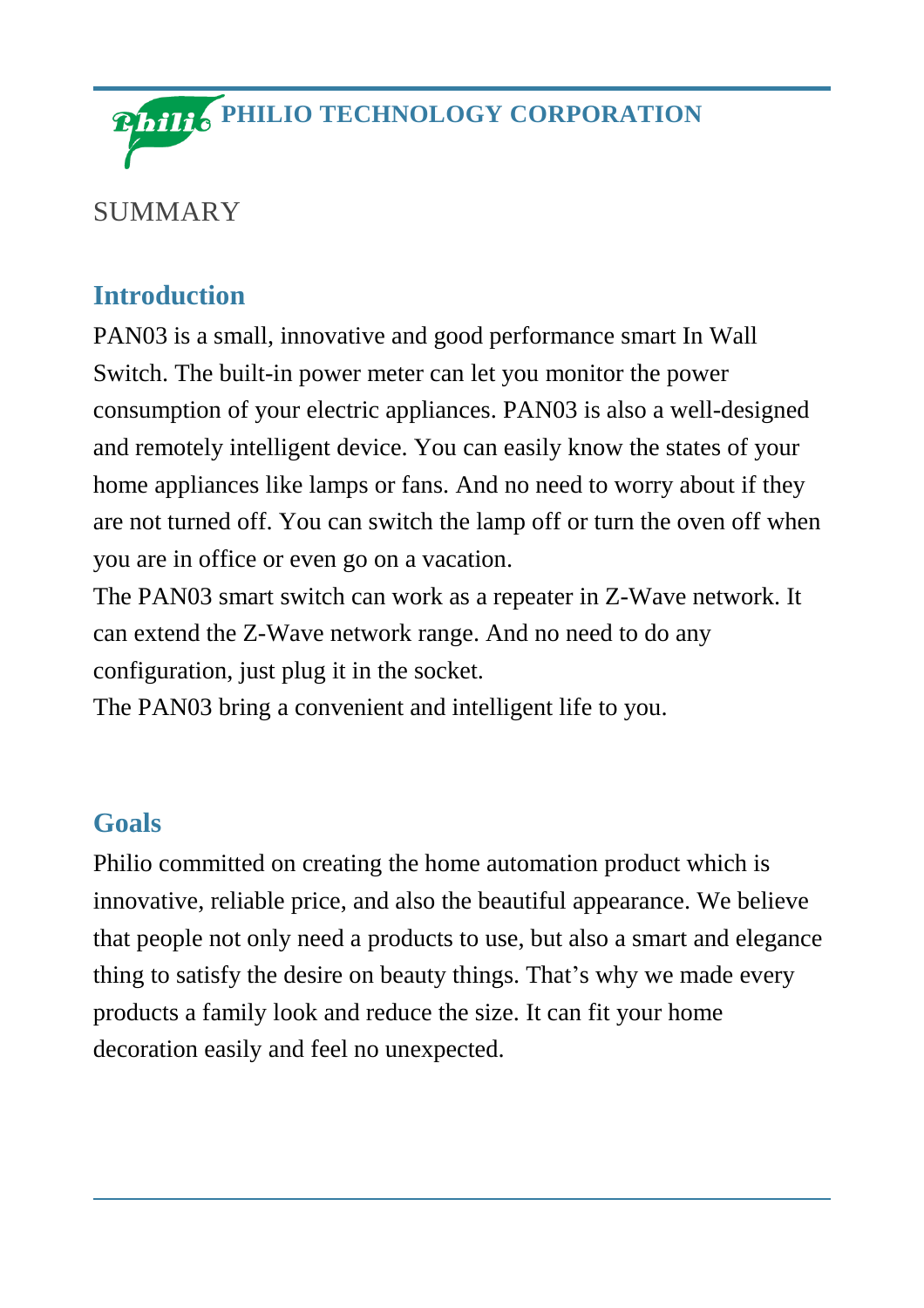**Philio PHILIO TECHNOLOGY CORPORATION** 

#### MAIN FEATURES

#### Feature

**Z-Wave 500 series module inside**

**Higher output power to enhance the communication range**

**(+5dBm output power as compared to -2.5dBm 300 series)**

**Zero crossing technology**

**Easy install**

**Overload protection**

**Auto report switch states when manually push the ON/OFF button**

**Auto report the wattage when variation over 5%**

**Voltage, current, power factor, instant power wattage and accumulated power consumption KWh report**

**EN 300 220-1 EN 300 220-2 EN 301 489-1 EN 301 489-3 EN 60669 FCC Part 15 B FCC Part 15 C**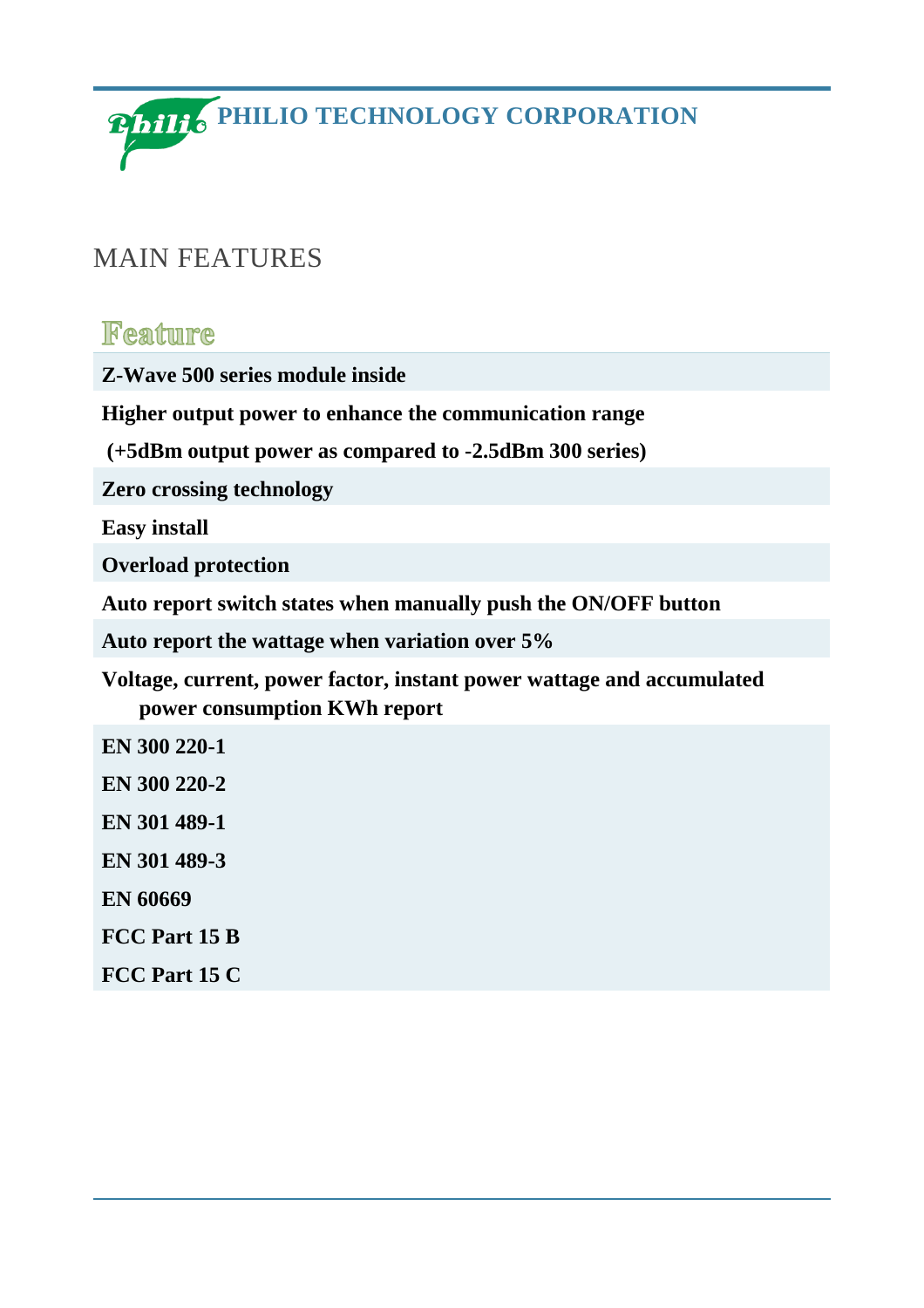

# SPECS

| <b>Hardware</b>    | <b>Standby Power</b>             | 0.5 W (EU Frequency)                                                         |
|--------------------|----------------------------------|------------------------------------------------------------------------------|
|                    | Operating<br>Power               | 1.0 W (EU Frequency)                                                         |
|                    | Overload                         | 12A                                                                          |
|                    | <b>Supply Voltage</b>            | $90 \sim 240$ VAC                                                            |
|                    | <b>RF</b>                        | Z-wave 500 Series Module<br>100 M in open space                              |
|                    | <b>RF</b> Frequency              | 868.4MHz, 869.85MHz (EU)<br>908.4MHz,916.0MHz(USA)<br>922~927MHz (Taiwan/JP) |
|                    | <b>Output Current</b>            | 11 A (Resistive Load)                                                        |
|                    | <b>Output Power</b>              | 2640 W (Resistive Load, @240 V)                                              |
|                    | Protection                       | <b>Zero Crossing Design</b>                                                  |
| <b>Measurement</b> | Measurement<br>Error             | 3 W (Under 40 W)                                                             |
|                    | Measurement<br><b>Error Rate</b> | 5% (Above 40 W)                                                              |
| <b>Mechanical</b>  | Dimension                        | $47.5(L)$ x 39(W) x 15.6(H) mm                                               |
|                    | Weight                           | 35 g (PAN03-1) $\pm 10\%$                                                    |
| <b>Environment</b> | Operation<br>Temperature         | $0 \sim 40^{\circ}$ C                                                        |
|                    | Humidity                         | 85%RH max                                                                    |